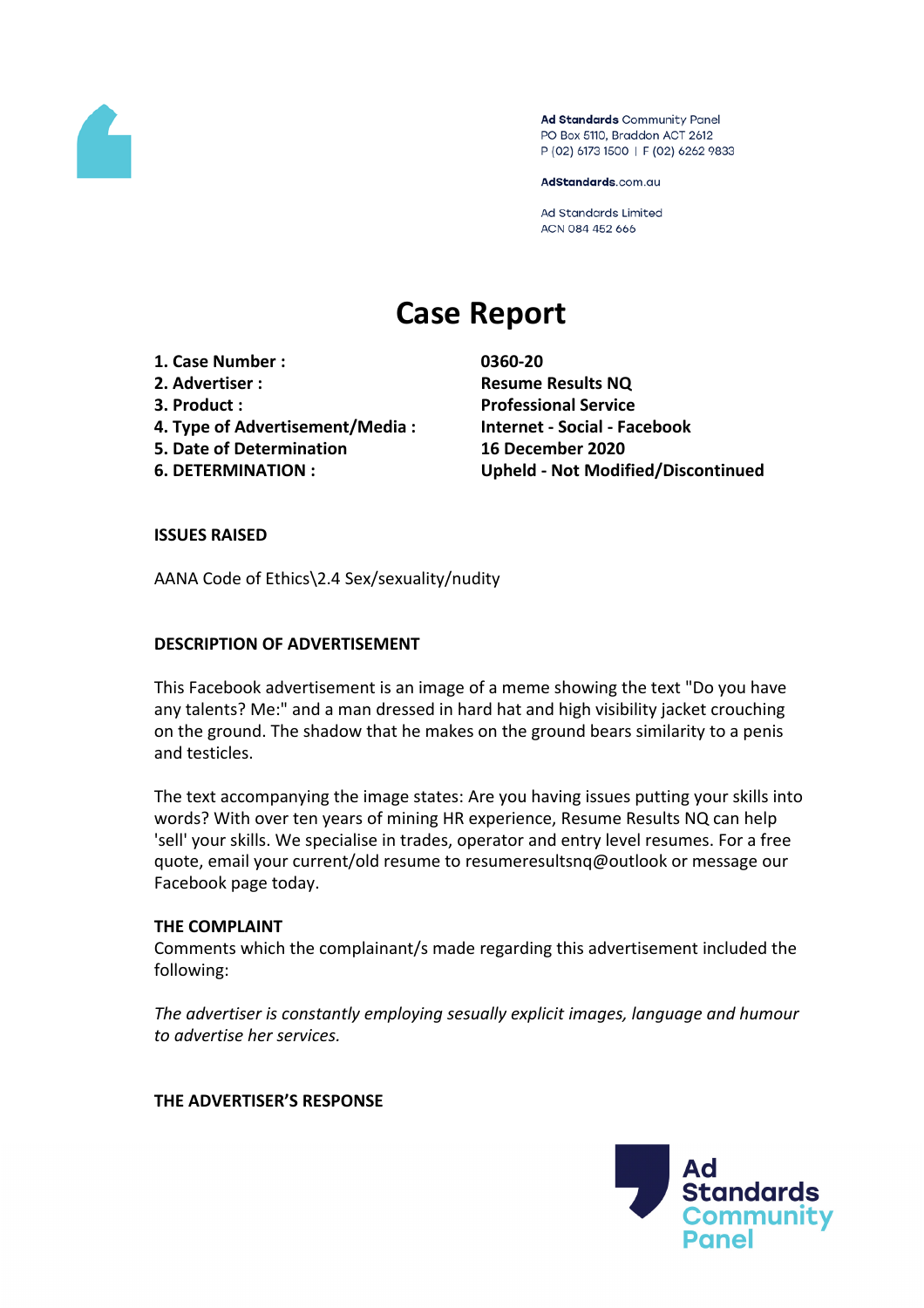

Comments which the advertiser made in response to the complainant/s regarding this advertisement include the following:

*Advertiser did not provide a response.*

## **THE DETERMINATION**

The Ad Standards Community Panel (the Panel) considered whether this advertisement breaches Section 2 of the AANA Code of Ethics (the Code).

The Panel noted the complainant's concerns that the advertisement employs sexually explicit images, language and humour.

The Panel viewed the advertisement and noted the advertiser had not provided a response.

**Section 2.4: Advertising or Marketing Communications shall treat sex, sexuality and nudity with sensitivity to the relevant audience.**

The Panel noted the Practice Note for the Code states:

*"Images which are not permitted are those which are highly sexually suggestive and inappropriate for the relevant audience. Explicit sexual depictions in marcomms, particularly where the depiction is not relevant to the product or service being advertised, are generally objectionable to the community and will offend Prevailing Community Standards"*

#### **Does the advertisement contain sex?**

The Panel noted the dictionary definition of sex most relevant to this section of the Code of Ethics is 'sexual intercourse; sexually stimulating or suggestive behaviour.' (Macquarie Dictionary 2006).

The Panel considered that the advertisement did not contain sex.

#### **Does the advertisement contain sexuality?**

The Panel noted the definition of sexuality includes 'sexual character, the physical fact of being either male or female; The state or fact of being heterosexual, homosexual or bisexual; sexual preference or orientation; one's capacity to experience and express sexual desire; the recognition or emphasising of sexual matters'. The Panel noted that the use of male or female actors in an advertisement is not by itself a depiction of sexuality.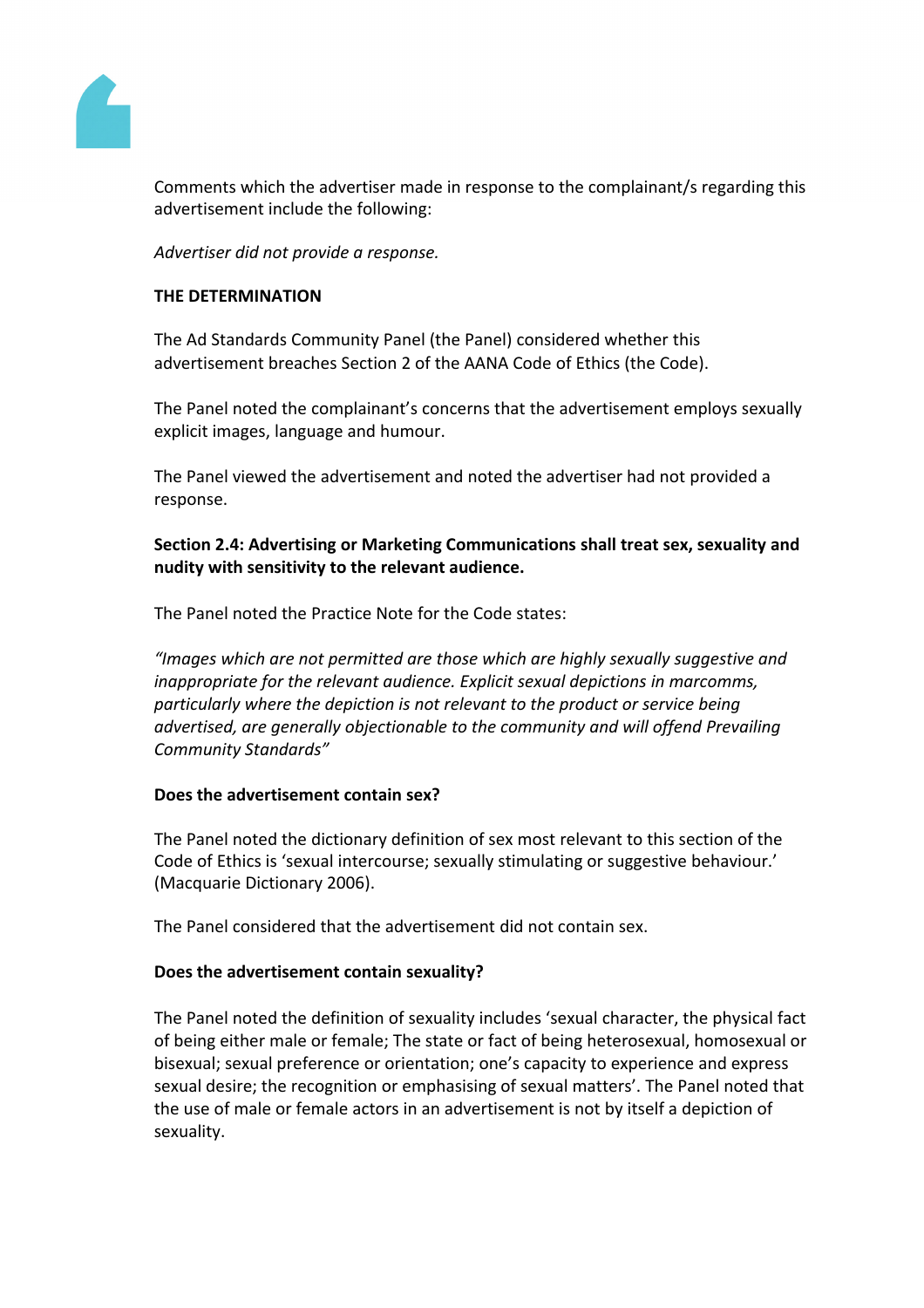

The Panel noted that the advertisement contains an image of a person positioning themselves to that their shadow was in the shape of male genitalia. The Panel considered that the advertisement does contain sexualised humour and does contain sexuality.

## **Does the advertisement contain nudity?**

The Panel noted that the dictionary definition of nudity includes 'something nude or naked', and that nude and naked are defined to be 'unclothed and includes something 'without clothing or covering'.

The Panel noted there was no actual nudity in the advertisement, however the representation of male genitals may be considered by some members of the community to amount to nudity.

# **Are the issues of sex sexuality and nudity treated with sensitivity to the relevant audience?**

The Panel considered the meaning of 'sensitive' and noted that the definition of sensitive in this context can be explained as indicating that 'if you are sensitive to other people's needs, problems, or feelings, you show understanding and awareness of them.' (https://www.collinsdictionary.com/dictionary/english/sensitive).

The Panel considered that the requirement to consider whether sexual suggestion is 'sensitive to the relevant audience' requires them to consider who the relevant audience is and to have an understanding of how they might react to or feel about the advertisement – the concept of how subtle sexual suggestion is or might be is relevant to the Panel considering how some sections of the community, such as children, might perceive the advertisement.

The Panel noted that this advertisement was on the advertiser's Facebook page and considered that the relevant audience would be people who follow that page and people who were looking for help in getting work in the mining industry.

A minority of the Panel considered that the image was humorous, that it did not contain actual nudity, and that the relevant audience of adult Facebook users seeking employment would not find the sexualised humour offensive or inappropriate.

However, the majority of the Panel considered that the sexualised humour in the advertisement was not relevant to the product being advertised and its use was gratuitous. The Panel considered that most people looking for help when seeking employment would not be expecting to see representations of male genitalia and would find such an image confronting.